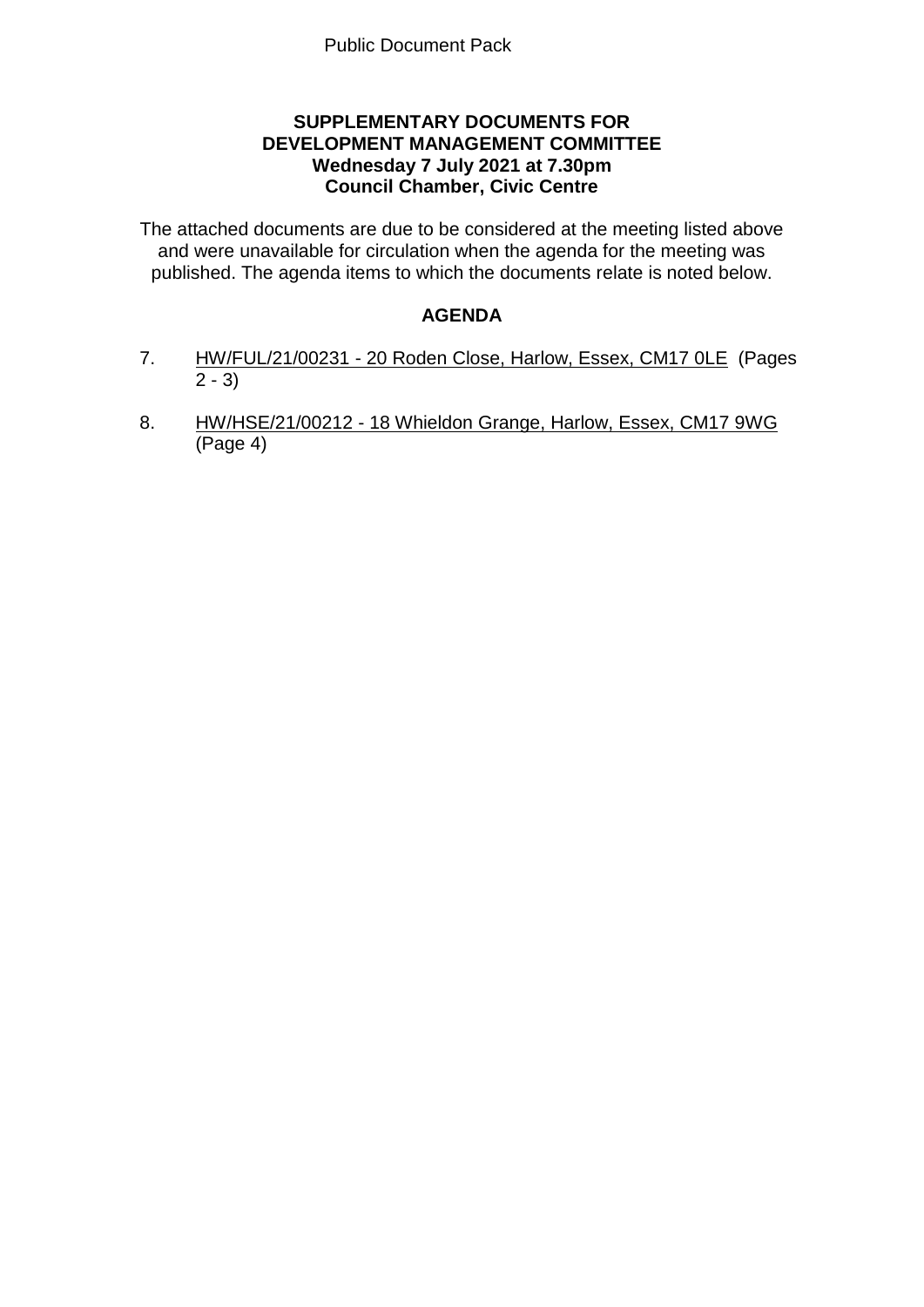Agenda Item 7

### **Item 7 - HW/FUL/21/00231 - 20 Roden Close**

#### **Further Information from Applicant**

The applicant submitted a statement to support the application, following the publication of the Committee agenda and reports. The statement is as follow:

*'The site at 20 Roden Close is currently occupied by a 2-bedroom detached bungalow occupying 141sqm of a site with an overall area of 952sqm. Obviously single storey dwellings occupy a large footprint on their plot and are generally, by their nature, wasting a large amount of space.*

*The application proposals provide, not only an additional dwelling to the site, but two new dwellings on the site which provide good sized accommodation and still only occupy a footprint of 224sqm equating to just under 25% of the site area.* 

*Not only this but the new dwellings are accessible, for all abilities, throughout enabling a wheelchair user to live solely on the ground floor should they wish to. Future installation of a wheelchair lift can be accommodated within the floor structure.*

*Over spec'd for thermal performance, the homes are future proofed in many ways and utilize many energy saving and eco-friendly features, such as LED lighting throughout, Electric vehicle charging points and wide internal doors, along with other features as outlined in the Design & Access Statement which accompanied the application submission.*

*The scheme has been designed not to create any overlooking or detrimental effect on the*  amenity to the neighbouring properties with any windows within the flank walls being *obscured glazed and serving rooms which are classed as non-habitable rooms. The overall height of the proposed new dwellings is no higher than the immediate neighbouring property.*

*Off street parking is provided to the frontage of the development, providing passive surveillance with 2 spaces per property and room, should it be required, for a mobility scooter close to the front door. The spaces provided meet the standards set out in the Essex Design Guide, Parking Standards for Use Class C3: Dwellinghouses.*

*Whilst there will need to be some adjustment to the existing vegetation new planting will be provided. Some tree removal will benefit the neighbouring properties by providing additional daylight but also reducing the potential root damage to neighbouring properties. Any new planting will take into account proximity of neighbouring properties.*

*Overall this is a small development designed to provide modern living standards for all abilities and we commend the proposals to the committee for approval.'*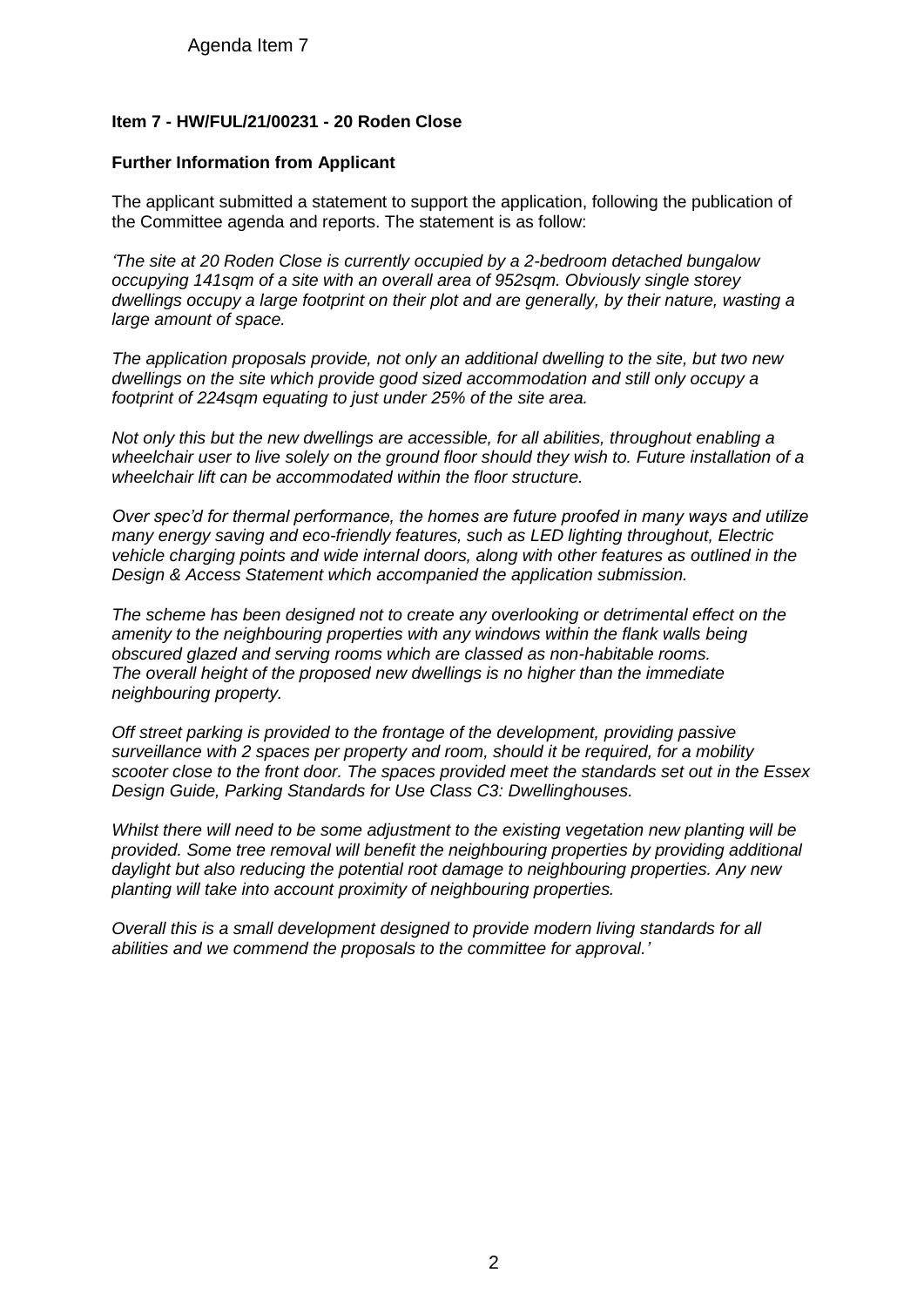#### **Officer response**

The above issues are considered fully in the Officers' report.

### **(2) Amendment to Condition 5**

It is recommended that wordings of condition 5 to be amended to better explain the restriction on construction hours. The amended condition is as follow:

**5** No development shall take place on site, including site clearance, tree works, demolition or any other works, until a Construction Management Plan (CMP) has been submitted to and approved in writing by the Local Planning Authority. The approved plan shall be adhered to throughout the construction period. The plan shall provide the following all clear of the highway:

- Safe access into the site
- The parking of vehicles of site operatives and visitors
- Loading and unloading of plants and materials
- Storage of plant and materials used in constructing the development
- Wheel and underbody washing facilities
- Routing of construction traffic
- Measures to minimise dust production

*Acceptable construction hours are between 8.00 and 18.30 on Mondays to Fridays and 8.00 and 13.00 on Saturdays. No construction work should take place or plant operated outside these hours.* 

*No construction works or any other associated works, including any machinery operations, in connection with the development shall take place outside the hours of 0800-1800 on weekdays and 0800-1300 on Saturdays. No works shall take place on Sundays or bank Holidays.*

**REASON: To minimise disruption to neighbours and obstruction of the highway in light of Policies PL2 and IN2 of the Harlow Local Development Plan, December 2020.**